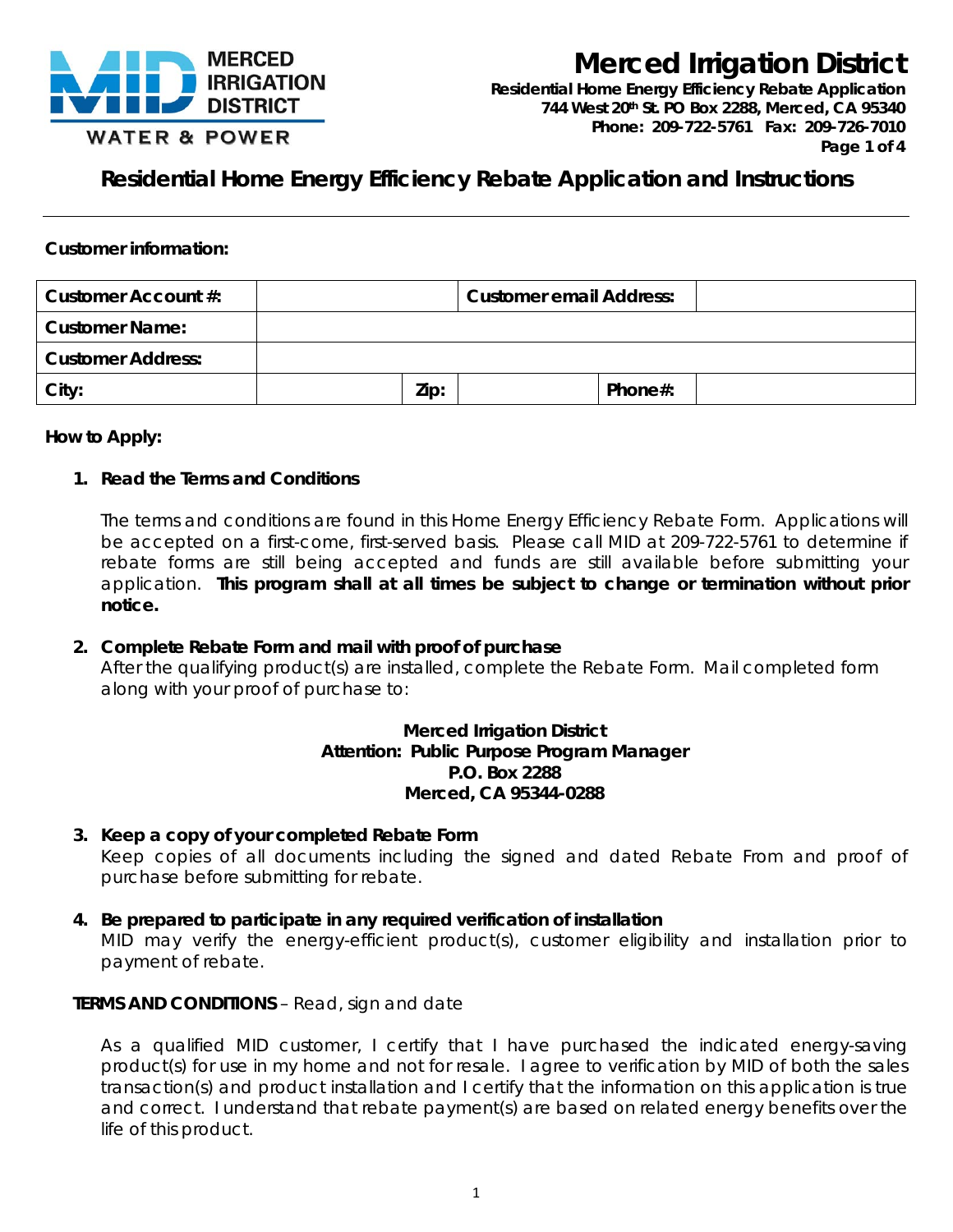

**Residential Home Energy Efficiency Rebate Application** *744 West 20th St. PO Box 2288, Merced, CA 95340 Phone: 209-722-5761 Fax: 209-726-7010 Page 2 of 4*

#### **I agree that:**

- 1. I must be a residential customer on a residential rate with an active meter serviced by MID. The product(s) I have installed shall be designated to reduce the energy consumption distributed to me by MID at the installation address above.
- 2. I understand the rebate offer is limited to residential customers for residential use. The energyefficient product(s) must be installed in a residential dwelling within MID's service area and must have been purchased within 12 months of the submittal of this application.
- 3. Resale products, products leased, rebuilt, rented, received from insurance claims, won as a prize or new parts installed in existing products do not qualify.
- 4. I understand that this signed and dated Rebate Form, all appropriate proof(s) of purchase, and other required documentation as referenced in this application must be sent to MID.
- 5. A rebate check for qualifying product(s) is generally mailed 6 to 8 weeks after MID receives and approves a completed application including all required documentation. Additional time may be necessary if an application is selected for verification.
- 6. I understand that the selection of qualifying product(s), manufacturer, dealer, supplier and/or installer and purchase, installation and ownership/maintenance of the qualifying product(s) referenced in this application are my sole responsibility. I understand that my manufacturer, dealer, supplier or installer of these products and measures is not an agent or representative of MID. I understand that MID makes no representation regarding manufacturers, dealers, contractors, materials or workmanship**. I ALSO UNDERSTAND THAT MID MAKES NO WARRANTY WHETHER EXPRESSED OR IMPLIED, INCLUDING WITHOUT LIMITATION THE IMPLIED WARRANTIES OF MERCHANTABILITY AND FITNESS FOR ANY PARTICULAR PURPOSE, USE OR APPLICATION OF THE PRODUCTS OR MEASURES**. I agree that MID has no liability whatsoever concerning (1) the quality, safety and/or installation of the product(s) or measures, including their fitness for any purpose; (2) the estimated energy savings of the product(s) or measures; (3) the workmanship of any third parties, (4) the installation or use of the product(s) or measures including, but not limited to, effects on indoor pollutants; and any other matter with respect to the MID Home Appliance Rebate program. I waive any and all claims against MID, its directors, officers, employees, or agents arising out of activities conducted by or on behalf of MID in connection with my application for any rebate(s) under the MID Home Appliance Rebate Program.

I have read and understand the above terms and conditions. I certify that the information I have provided is true and correct and the product(s) and/or equipment for which I am requesting a rebate meets the requirements in this rebate form.

| <b>Customer Signature:</b> |  |  |
|----------------------------|--|--|
| Name:                      |  |  |
| Date:                      |  |  |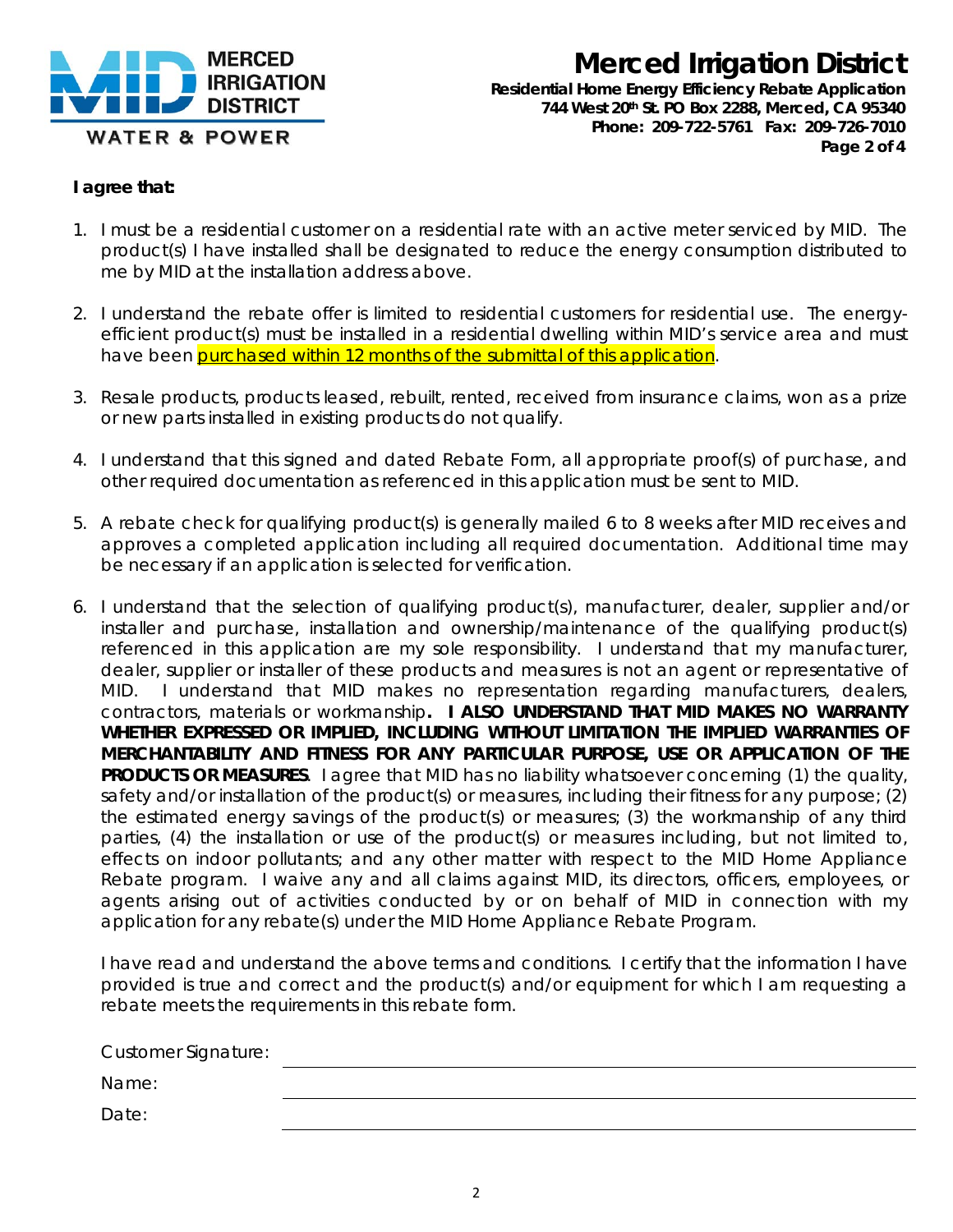

**Residential Home Energy Efficiency Rebate Application** *744 West 20th St. PO Box 2288, Merced, CA 95340 Phone: 209-722-5761 Fax: 209-726-7010 Page 3 of 4*

### **Residential Home Energy Efficiency Rebate Application and Instructions**

**Provide all information requested on this Rebate Form for all products purchased and installed.**

| <b>HOME IMPROVEMENT</b>                                                                                                                                                                                                                                                                                                                                                                           | <b>QUANTITY</b><br><b>PURCHASED A</b>          | <b>INSTALLED BY</b>                      | <b>REBATE/UNIT</b><br>B                                                                                                                                               | <b>REBATE</b><br>$TOIAL =$<br>$A \times B$                                                                                                                                                                                                                                                                                                                                                                                                                                                                                                                                                                                                                                                                                                   |
|---------------------------------------------------------------------------------------------------------------------------------------------------------------------------------------------------------------------------------------------------------------------------------------------------------------------------------------------------------------------------------------------------|------------------------------------------------|------------------------------------------|-----------------------------------------------------------------------------------------------------------------------------------------------------------------------|----------------------------------------------------------------------------------------------------------------------------------------------------------------------------------------------------------------------------------------------------------------------------------------------------------------------------------------------------------------------------------------------------------------------------------------------------------------------------------------------------------------------------------------------------------------------------------------------------------------------------------------------------------------------------------------------------------------------------------------------|
| A. Energy Star® LABELED<br><b>Ceiling Fans</b>                                                                                                                                                                                                                                                                                                                                                    | Unit(s) $\frac{1}{2}$                          | Customer $\Box$<br>Or<br>Contractor □    | \$20.00/unit<br>Manufacturer Name:<br>Model Number:<br><b>Purchased Date:</b><br>Installed Date:                                                                      | \$                                                                                                                                                                                                                                                                                                                                                                                                                                                                                                                                                                                                                                                                                                                                           |
| B. Whole House Fan                                                                                                                                                                                                                                                                                                                                                                                | Unit(s) $\frac{1}{2}$                          | Customer □<br>Or<br>Contractor □         | \$100.00/unit<br>Manufacturer Name:<br>Model Number:<br><b>Purchased Date:</b><br>Installed Date:                                                                     | \$                                                                                                                                                                                                                                                                                                                                                                                                                                                                                                                                                                                                                                                                                                                                           |
| C. Energy Star® LABELED<br><b>Compact Fluorescent Lights</b><br>19 watt or less screw-in lamp<br>20 watt or greater screw-in lamp<br>64 watt or less torchiere lamp<br>65 watt or greater torchiere lamp<br><b>Interior Hardwire Fixtures</b><br>19 watt or less<br>20 watt or greater<br><b>Exterior Hardwire Fixtures</b><br>19 watt or less<br>20 watt or greater<br>*Up to 50% of total cost. | Unit(s) $\frac{1}{2}$<br>Unit(s) $\frac{1}{2}$ | Customer $\square$<br>Or<br>Contractor □ | \$1.00/lamp*<br>\$2.00/lamp*<br>\$5.00/lamp*<br>\$10.00/lamp*<br>\$8.00/lamp*<br>\$16.00/lamp*<br>\$8.00/lamp*<br>\$16.00/lamp*<br>Purchased Date:<br>Installed Date: | $\begin{picture}(20,20) \put(0,0){\line(1,0){10}} \put(15,0){\line(1,0){10}} \put(15,0){\line(1,0){10}} \put(15,0){\line(1,0){10}} \put(15,0){\line(1,0){10}} \put(15,0){\line(1,0){10}} \put(15,0){\line(1,0){10}} \put(15,0){\line(1,0){10}} \put(15,0){\line(1,0){10}} \put(15,0){\line(1,0){10}} \put(15,0){\line(1,0){10}} \put(15,0){\line(1$<br>$\begin{picture}(20,20) \put(0,0){\line(1,0){10}} \put(15,0){\line(1,0){10}} \put(15,0){\line(1,0){10}} \put(15,0){\line(1,0){10}} \put(15,0){\line(1,0){10}} \put(15,0){\line(1,0){10}} \put(15,0){\line(1,0){10}} \put(15,0){\line(1,0){10}} \put(15,0){\line(1,0){10}} \put(15,0){\line(1,0){10}} \put(15,0){\line(1,0){10}} \put(15,0){\line(1$<br>$\frac{1}{2}$<br>$\frac{1}{2}$ |